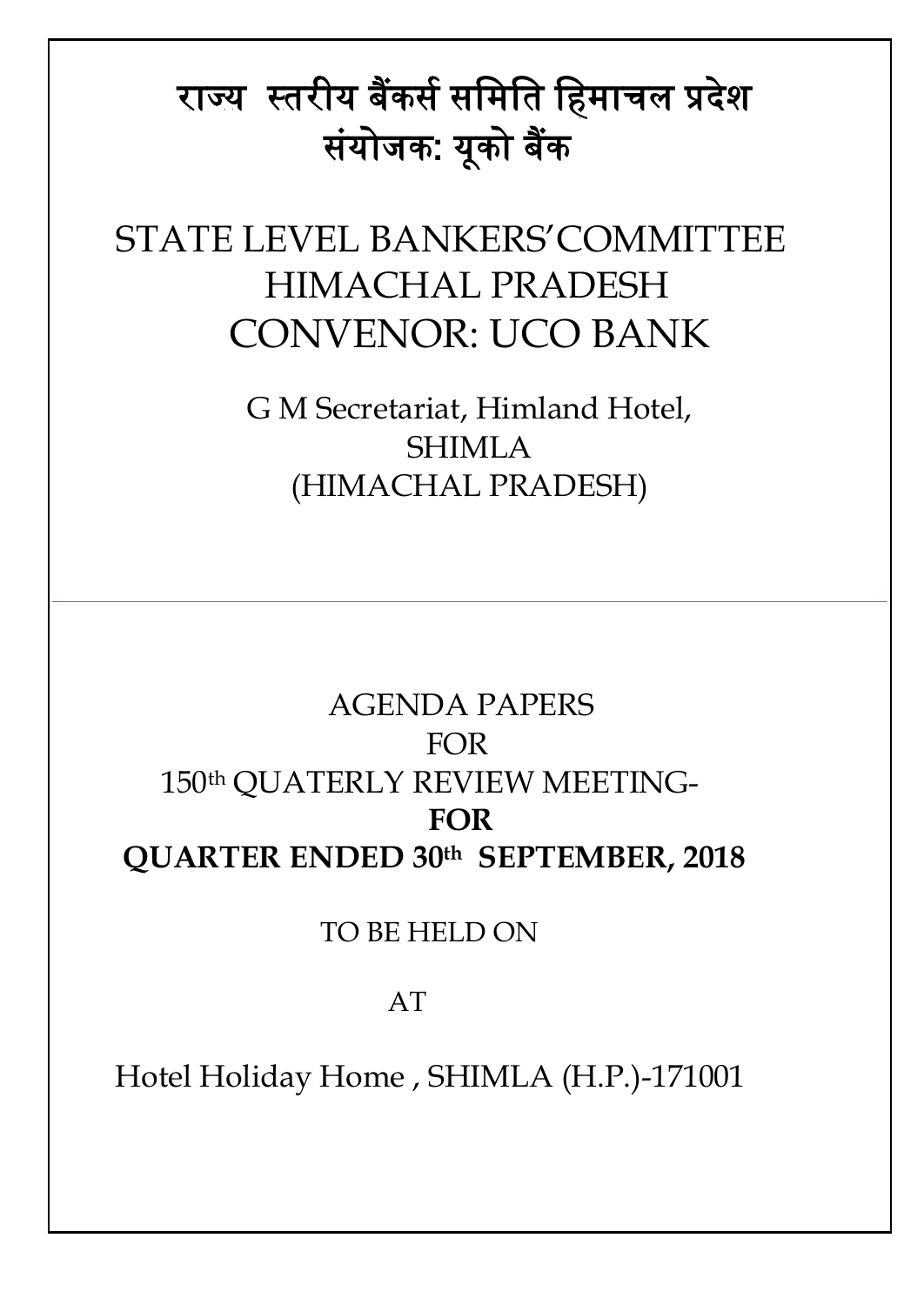

#### **BANKING OUTLETS IN HIMACHAL PRADESH AS ON 30TH SEPTEMBER, 2018**

| S. No.           | <b>District</b> | <b>NUMBER OF BANK BRANCHES</b> |                |              |              |              |                 | Lead        |
|------------------|-----------------|--------------------------------|----------------|--------------|--------------|--------------|-----------------|-------------|
|                  |                 | <b>PSBs</b>                    | <b>RRBs</b>    | Pvt.         | Coop.        | <b>Total</b> |                 | <b>Bank</b> |
|                  |                 |                                |                | <b>Banks</b> | <b>Banks</b> |              |                 |             |
|                  | <b>Bilaspur</b> | 66                             | 14             | 3            | 37           | 120          | 94              | <b>UCO</b>  |
| $\boldsymbol{2}$ | Chamba          | 43                             | 38             | 5            | 29           | 115          | 70              | <b>SBI</b>  |
| 3                | <b>Hamirpur</b> | 90                             | 24             | 6            | 50           | 170          | 152             | <b>PNB</b>  |
| 4                | Kangra          | 219                            | 51             | 22           | 125          | 417          | 384             | <b>PNB</b>  |
| 5                | Kinnaur         | 28                             | 3              |              | 18           | 50           | 31              | <b>PNB</b>  |
| 6                | Kullu           | 67                             | 19             | 11           | 30           | 127          | 115             | <b>PNB</b>  |
| 7                | <b>L&amp;S</b>  | 14                             | $\overline{2}$ | $\mathbf 0$  | 7            | 23           | $15\phantom{.}$ | <b>SBI</b>  |
| 8                | Mandi           | 122                            | 56             | 10           | 60           | 248          | 181             | <b>PNB</b>  |
| 9                | <b>Shimla</b>   | 197                            | 26             | 35           | 79           | 337          | 320             | <b>UCO</b>  |
| 10               | Sirmour         | 84                             | 9              | 11           | 34           | 138          | 150             | <b>UCO</b>  |
| 11               | Solan           | 166                            | 12             | 27           | 36           | 241          | 322             | <b>UCO</b>  |
| 12               | Una             | 94                             | 11             | 9            | 40           | 154          | 130             | <b>PNB</b>  |
|                  | <b>Total</b>    | 1190                           | 264            | 140          | 545          | 2139         | 1964            |             |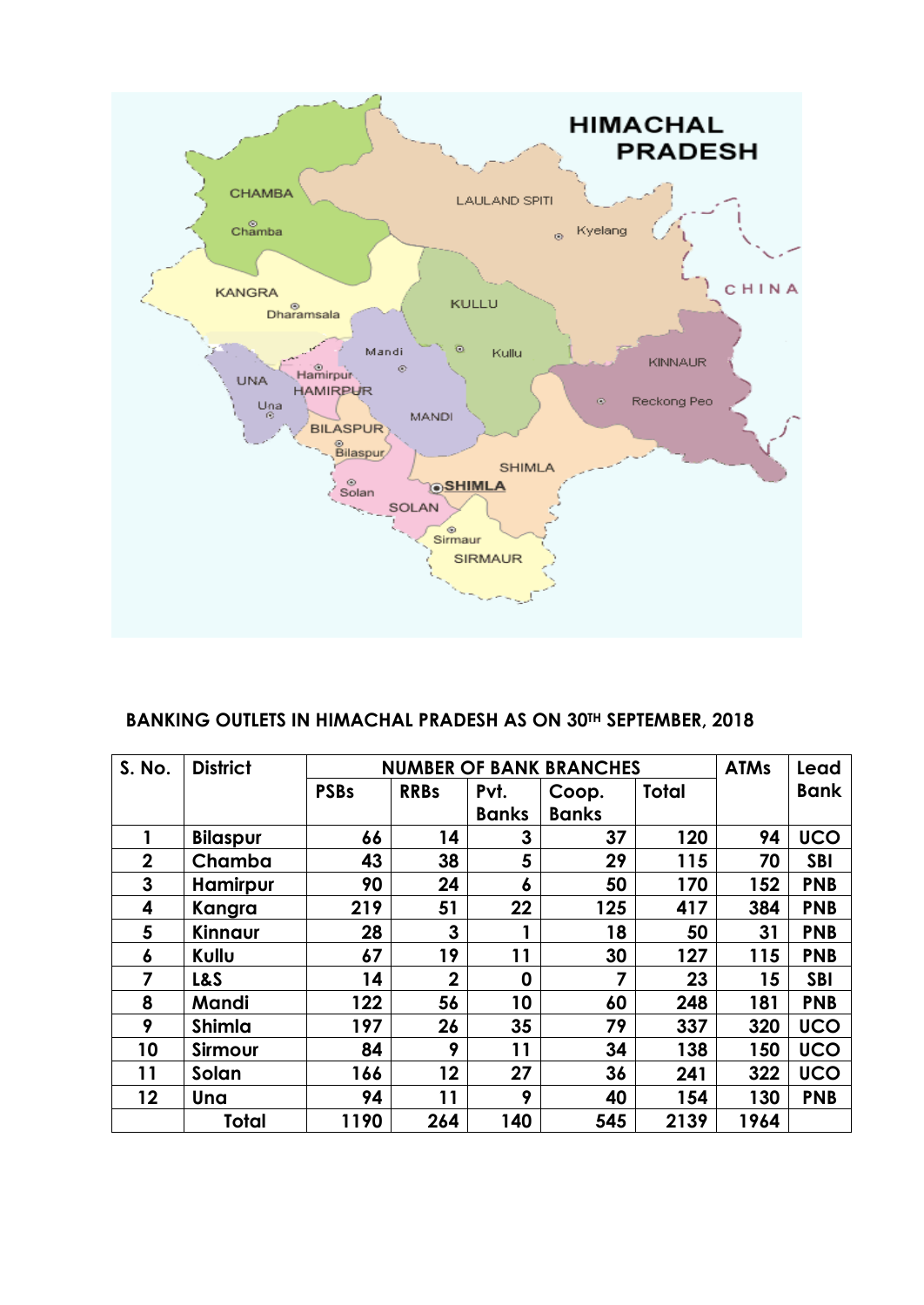# HIMACHAL PRADESH AT A GLANCE (Brief Profile of the State)

#### **GENERAL**:

| S. No          | <b>Item</b>                              | Unit     | <b>Particulars</b> |
|----------------|------------------------------------------|----------|--------------------|
| $\mathbf{1}$   | Area (2011 Census)                       | Sq. Kms. | 55673              |
| $\overline{2}$ | <b>Districts</b>                         | Nos.     | 12                 |
| 3              | <b>Sub Divisions</b>                     | Nos.     | 55                 |
| 4              | <b>Tehsils</b>                           | Nos.     | 85                 |
| 5              | <b>Sub-Tehsils</b>                       | Nos.     | 38                 |
| 6              | <b>Blocks</b>                            | Nos.     | 78                 |
| 7              | <b>Gram, Panchayats</b>                  | Nos.     | 3243               |
| 8              | Total villages(2011)                     | Nos.     | 20690              |
| 9              | Population (2011)                        | lakh     | 68.65              |
| 10             | <b>Rural Population</b>                  | Lakh     | 61.76              |
| 11             | <b>Urban Population</b>                  | lakh     | 6.89               |
| 12             | <b>Male population</b>                   | Lakh     | 34.82              |
| 13             | <b>Female population</b>                 | Lakh     | 33.83              |
| 14             | Literacy (2011)                          | %age     | 82.80              |
| 15             | <b>of</b><br><b>Agricultural</b><br>Nos. | Nos.     | 933383             |
|                | <b>operational Holdings</b>              |          |                    |
| 16             | <b>Total No. of households</b>           | Nos.     | 1476581            |
| 17             | <b>Rural Households</b>                  | Nos.     | 1310538            |
| 18             | <b>Urban Households</b>                  | Nos.     | 166043             |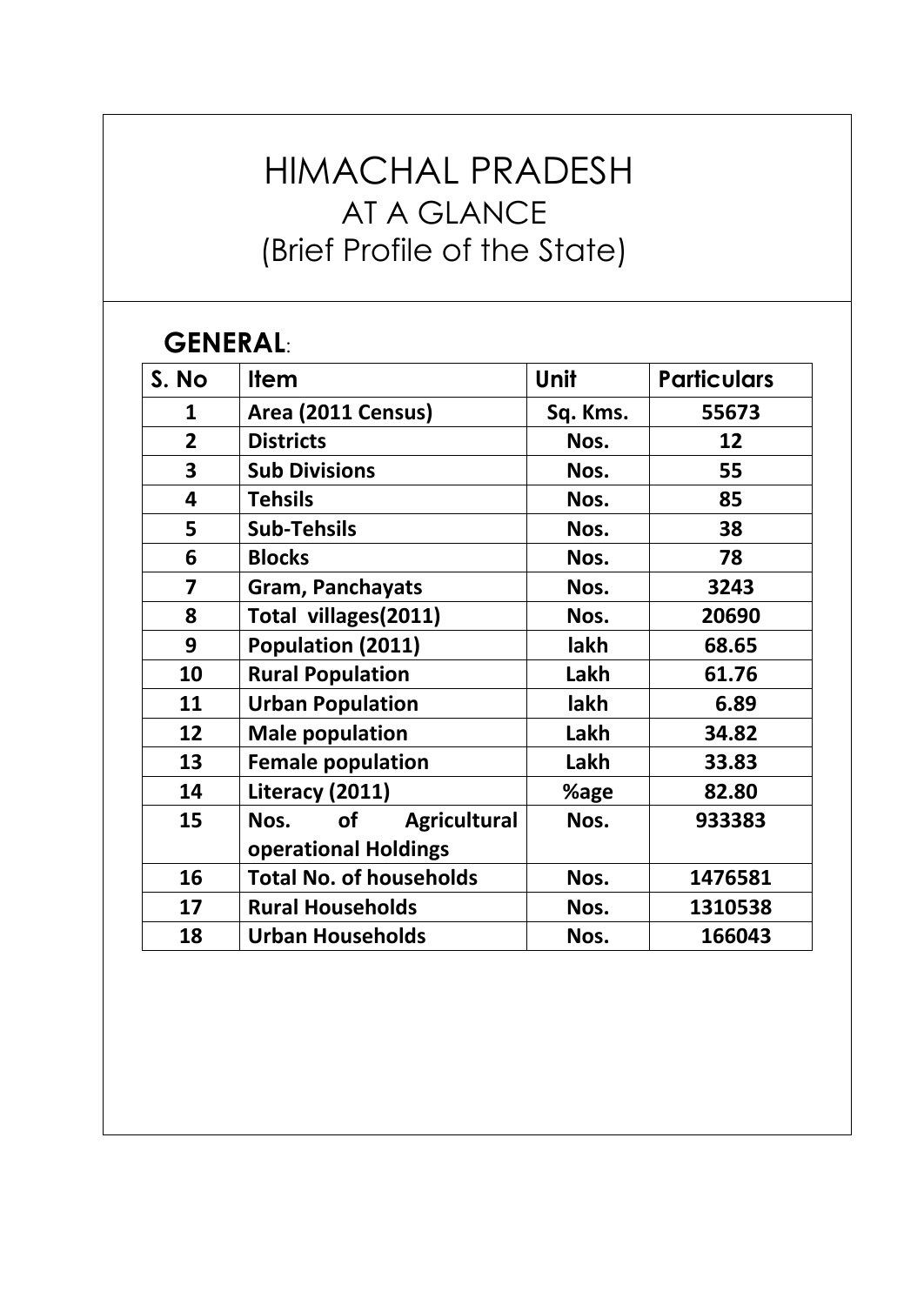|                | Items                  |                   | Unit              | Position as of 30TH |  |
|----------------|------------------------|-------------------|-------------------|---------------------|--|
|                |                        |                   |                   | September, 2018     |  |
| 1              | <b>Banks</b>           | <b>PSBs</b>       | Nos.              | 21                  |  |
|                |                        | <b>RRBs</b>       | Nos.              | 01                  |  |
|                |                        | Coop. Banks       | Nos.              | 04                  |  |
|                |                        | Pvt. Sector Bks   | Nos.              | 09                  |  |
|                |                        | Total             | Nos.              | 35                  |  |
| $\overline{2}$ | Branch net work        | <b>PSB</b>        | Nos.              | 1190                |  |
|                |                        | <b>RRBs</b>       | Nos.              | 264                 |  |
|                |                        | Coop. Banks       | Nos.              | 545                 |  |
|                |                        | Pvt. Sector Bks   | Nos.              | 140                 |  |
|                |                        | <b>Total</b>      | Nos.              | 2139                |  |
| 3              | Area wise              | Rural             | Nos.              | 1724                |  |
|                | <b>Branches</b>        | Semi Urban        | Nos.              | 322                 |  |
|                |                        | Urban             | Nos.              | 93                  |  |
|                |                        | <b>Total</b>      | Nos.              | 2139                |  |
| $\overline{4}$ | Per branch             | Rural             | Nos.              | 3582                |  |
|                | population as per      | Su/Urban          | Nos.              | 1664                |  |
|                | 2011 Census            | <b>Total</b>      | Nos.              | 3209                |  |
| 5              | Deposits               | <b>PSBs</b>       | Rs. Crores        | 77371.89            |  |
|                |                        | <b>RRB</b>        | Rs. Crores        | 4789.37             |  |
|                |                        | Coop.             | Rs. Crores        | 21772.59            |  |
|                |                        | Pvt. Sector       | Rs. Crores        | 7524.08             |  |
|                |                        | Total             | <b>Rs. Crores</b> | 111457.93           |  |
| 6              | Advances               | <b>PSBs</b>       | Rs. Crores        | 31175.75            |  |
|                |                        | <b>RRB</b>        | Rs. Crores        | 1597.98             |  |
|                |                        | Coop.             | Rs. Crores        | 9832.28             |  |
|                |                        | Pvt Sector        | Rs. Crores        | 4084.88             |  |
|                |                        | <b>Total</b>      | Rs. Crores        | 46690.89            |  |
| $\overline{7}$ | <b>Business Volume</b> | <b>PSBs</b>       | Rs. Crores        | 108547.64           |  |
|                |                        | <b>RRB</b>        | Rs. Crores        | 6387.35             |  |
|                |                        | Coop.             | Rs. Crores        | 31604.87            |  |
|                |                        | <b>Pvt Sector</b> | Rs. Crores        | 11608.96            |  |
|                |                        | Total             | Rs. Crores        | 158148.82           |  |
| 8              | <b>Market Share</b>    | <b>PSBs</b>       | Percentage        | 68.63               |  |
|                |                        | <b>RRB</b>        | Percentage        | 4.04                |  |
|                |                        | Coop.             | Percentage        | 19.99               |  |
|                |                        | Pvt Sector        | Percentage        | 7.34                |  |
|                |                        | Total             | Percentage        | 100.00              |  |
| 9              | <b>ATMs</b>            | <b>PSB</b>        | Nos.              | 1499                |  |
|                |                        | <b>RRBs</b>       | Nos.              | 0                   |  |
|                |                        | Coop. Banks       | Nos.              | 188                 |  |
|                |                        | Pvt. Sector Bks   | Nos.              | 277                 |  |
|                |                        | <b>Total</b>      | Nos.              | 1964                |  |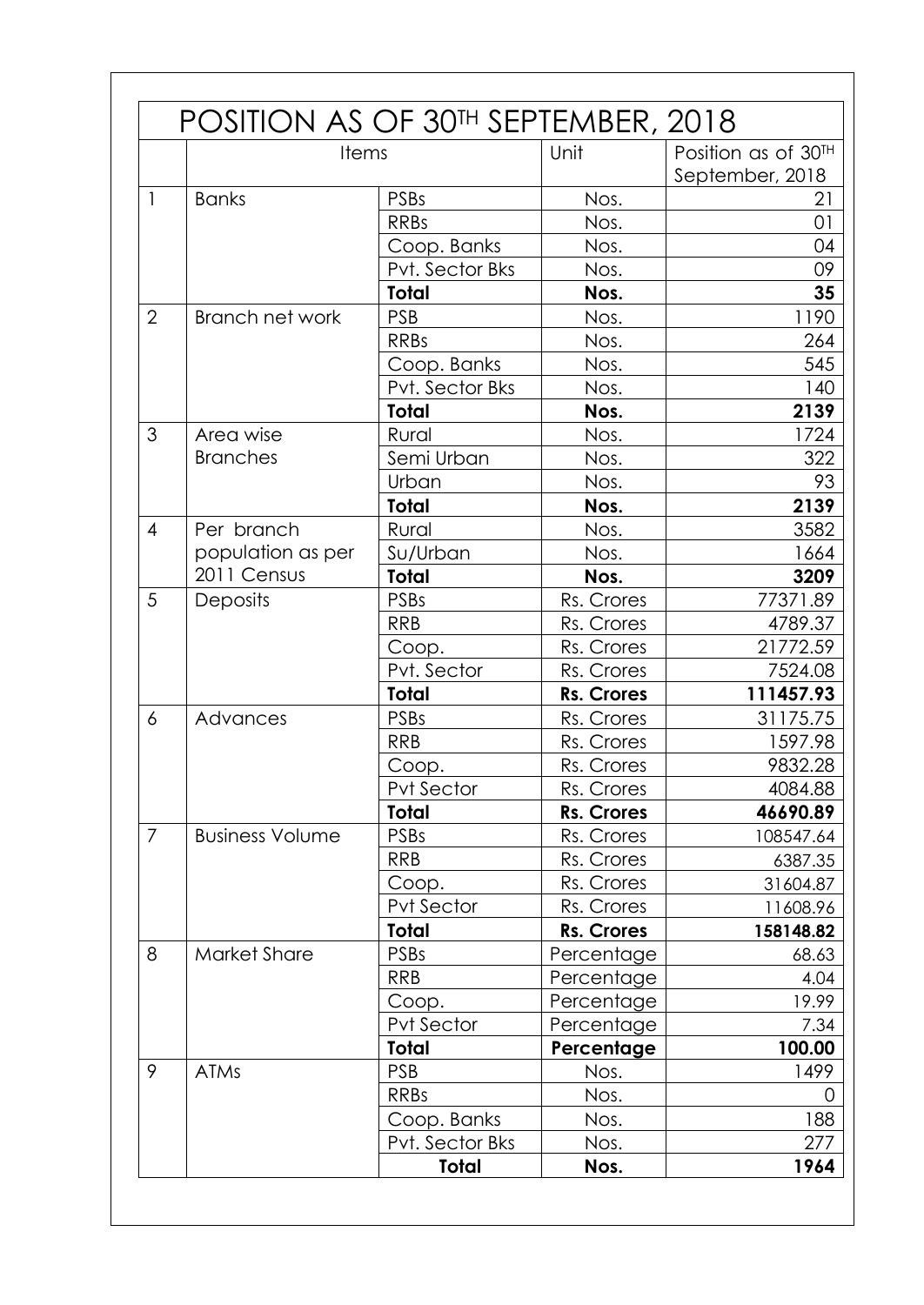## STATE LEVEL BANKERS' COMMITTEE HIMACHAL PRADESH

COMPARATIVE BANKING KEY INDICATORS AS OF 30TH SEPTEMBER 2018, (Amount in Crores)

| $S_{\cdot}$<br>No. | <b>Item</b>                                                                        | 30.09.2016 | 30.09.2017 | 30.9.2018 | Variation in September, 2018<br>September, 2017 (Y-o-Y) | over     |
|--------------------|------------------------------------------------------------------------------------|------------|------------|-----------|---------------------------------------------------------|----------|
| 1                  | <b>Deposit PPD</b>                                                                 |            |            |           | Absolute                                                | %age     |
|                    | Rural                                                                              | 60296.95   | 68289.87   | 71734.97  | 3445.10                                                 | 5.04     |
|                    | Urban/SU                                                                           | 33430.01   | 35065.19   | 39722.96  | 4657.77                                                 | 13.28    |
|                    | <b>Total-Deposits</b>                                                              | 93726.96   | 103355.06  | 111457.93 | 8102.87                                                 | 7.84     |
| $\overline{2}$     | Advances (O/S)                                                                     |            |            |           |                                                         |          |
|                    | Rural                                                                              | 20247.70   | 20827.58   | 30707.44  | 9879.86                                                 | 47.44    |
|                    | Urban/SU                                                                           | 14714.21   | 15054.18   | 15983.45  | 929.27                                                  | 6.17     |
|                    | <b>Total-Advances</b>                                                              | 34961.91   | 35881.76   | 46690.89  | 10809.13                                                | 30.12    |
| $\overline{3}$     | <b>Total Banking Business</b><br>(Dep + Adv)                                       | 128688.87  | 139236.82  | 158148.82 | 18912                                                   | 13.58    |
| 4                  | Investment made by<br>Banks in State Govt.<br>Securities/Bonds.                    | 5064.16    | 390.27     | 263.69    | $-126.58$                                               | $-32.43$ |
| 5                  | <b>CD RATIO</b><br>Thorat<br>(As<br>per<br>Committee)                              | 55.64      | 44.60      | 47.46     | 3.63                                                    | 8.14     |
| 6                  | <b>Sector</b><br><b>Priority</b><br><b>Advances</b><br>(O/S)<br>of<br>which under: | 23882.32   | 25974.37   | 28763.01  | 2788.64                                                 | 10.73    |
|                    | <b>Agriculture</b><br>$\mathbf{I}$                                                 | 7397.90    | 8350.24    | 8750.77   | 400.53                                                  | 4.80     |
|                    | <b>MSME</b><br>ii)                                                                 | 9593.37    | 9735.61    | 11635.45  | 1899.84                                                 | 19.51    |
|                    | iii) OPS                                                                           | 6891.05    | 7888.52    | 8376.79   | 488.48                                                  | 6.19     |
| $\overline{7}$     | Weaker Section Advs.                                                               | 5494.18    | 7389.24    | 8032.20   | 642.96                                                  | 8.70     |
| 8                  | <b>DRI Advances</b>                                                                | 10.27      | 10.63      | 7.38      | $-3.25$                                                 | $-30.57$ |
| 9                  | Non Priority Sec. Adv.                                                             | 11079.59   | 9907.39    | 17927.88  | 8020.83                                                 | 80.96    |
| 10                 | No. of Branches                                                                    | 2061       | 2144       | 2139      | $-5$                                                    | $-0.23$  |
| 11                 | Advances to Women                                                                  | 2709.67    | 2904.72    | 3260.16   | 355.44                                                  | 12.24    |
| 12                 | Credit to Minorities                                                               | 585.17     | 613.37     | 526.59    | $-86.78$                                                | $-14.15$ |
| 13                 | Advances to SCs/STs                                                                | 2455.00    | 3008.42    | 3138.77   | 130.35                                                  | 4.33     |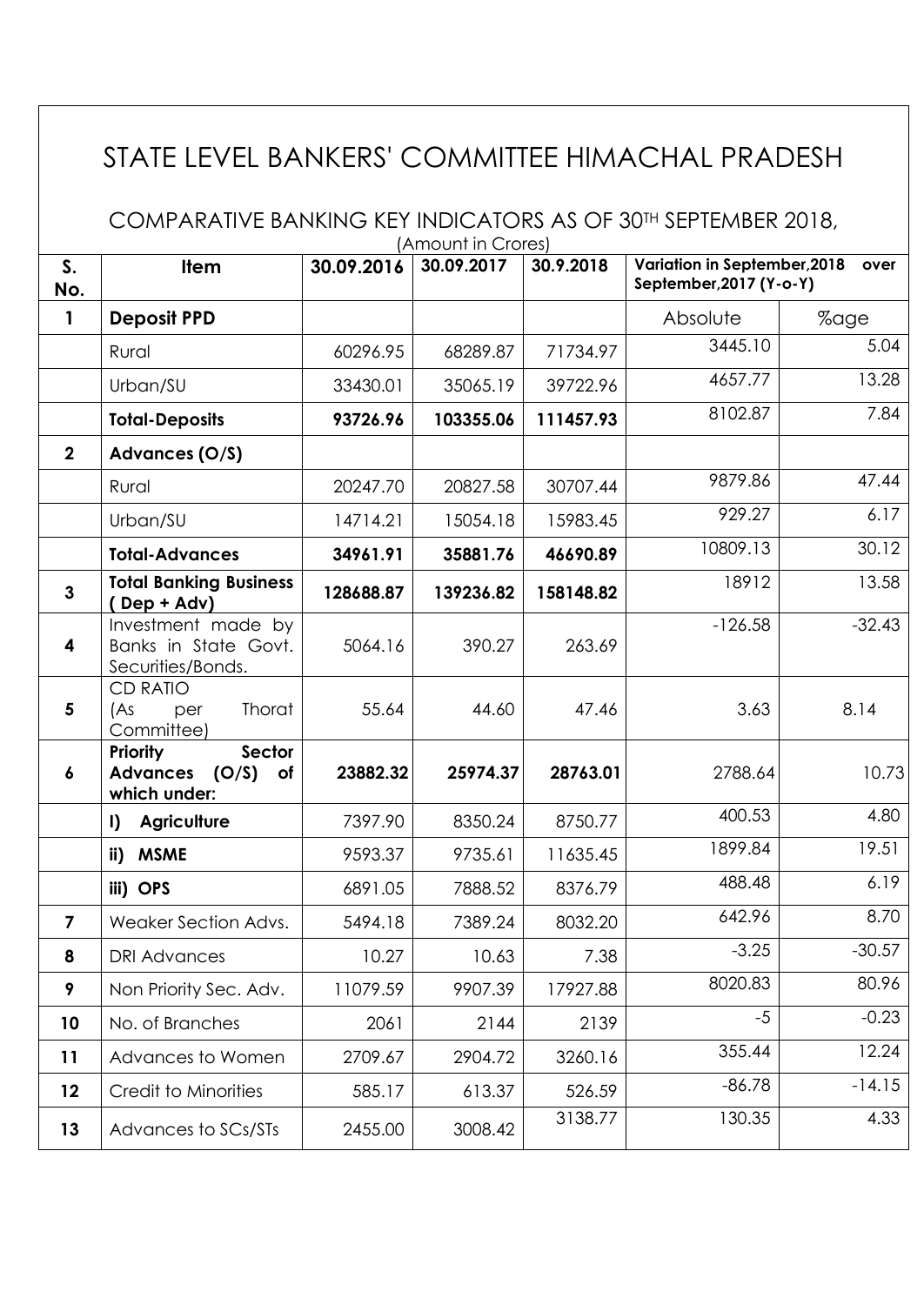# STATE LEVEL BANKERS' COMMITTEE HIMACHAL PRADESH

#### **POSITION OF NATIONAL PARAMETERS AS OF 30th SEPTEMBER 2018, IN**

### **HIMACHAL PRADESH**

 **(In terms of %age)**

| <b>SR</b><br>No | Sector                                                                                    | September,<br>2016 | September,<br>2017 | September,<br>2018 | <b>National</b><br>Parameter |
|-----------------|-------------------------------------------------------------------------------------------|--------------------|--------------------|--------------------|------------------------------|
| 1               | <b>Priority sector</b><br><b>Advances</b><br>(of total Advances)                          | 68.30              | 72.38              | 61.60              | 40%                          |
| $\mathbf{2}$    | <b>Agriculture</b><br><b>Advances</b><br>(of total Advances)                              | 21.16              | 23.27              | 18.74              | 18%                          |
| $\overline{3}$  | <b>Advances to</b><br><b>Weaker Sections</b><br>(of total Advances)                       | 15.71              | 20.59              | 17.20              | 10%                          |
| 4               | Advances to<br>women<br>(of total Advances)                                               | 6.00               | 8.10               | 6.98               | 5%                           |
| 5               | <b>Advances under DRI</b><br>scheme<br>(of total Advances)                                | 0.03               | 0.03               | 0.02               | $1\%$                        |
| 6               | C.D. Ratio                                                                                | 55.64              | 44.60              | 47.46              | 60%                          |
| $\overline{7}$  | <b>MSME Advances</b><br>(of total P.S. Credit)                                            | 40.16              | 37.48              | 40.45              |                              |
| 8               | <b>Advances to SC/ST</b><br>(of total P.S. Credit)                                        | 10.28              | 11.58              | 10.91              |                              |
| 9               | $\overline{\mathsf{t}}$<br><b>Advances</b><br><b>Minorities</b><br>(of total P.S. Credit) | 2.46               | 2.36               | 1.83               |                              |

| S. no          | Components                                                                           | As of 30th SEPTEMBER, 2018 |
|----------------|--------------------------------------------------------------------------------------|----------------------------|
|                | Advances from Banks (within State)                                                   | 46690.89                   |
| $\mathcal{P}$  | Advances from Banks (utilized in the State but<br>sanctioned from outside the State) | 3613.41                    |
| 3              | RIDF (Bal. outstanding at the end of Qtr-June,<br>2018                               | 2327.28                    |
| $\overline{4}$ | Investment made by Banks in Govt. loans/<br>bonds, securities etc                    | 263.69                     |
| 5              | Total-Credit $(1+2+3+4)$                                                             | 52895.27                   |
| 6              | <b>Total Deposits</b>                                                                | 111457.93                  |
|                | Credit Deposit ratio (%)                                                             | 47.46%                     |